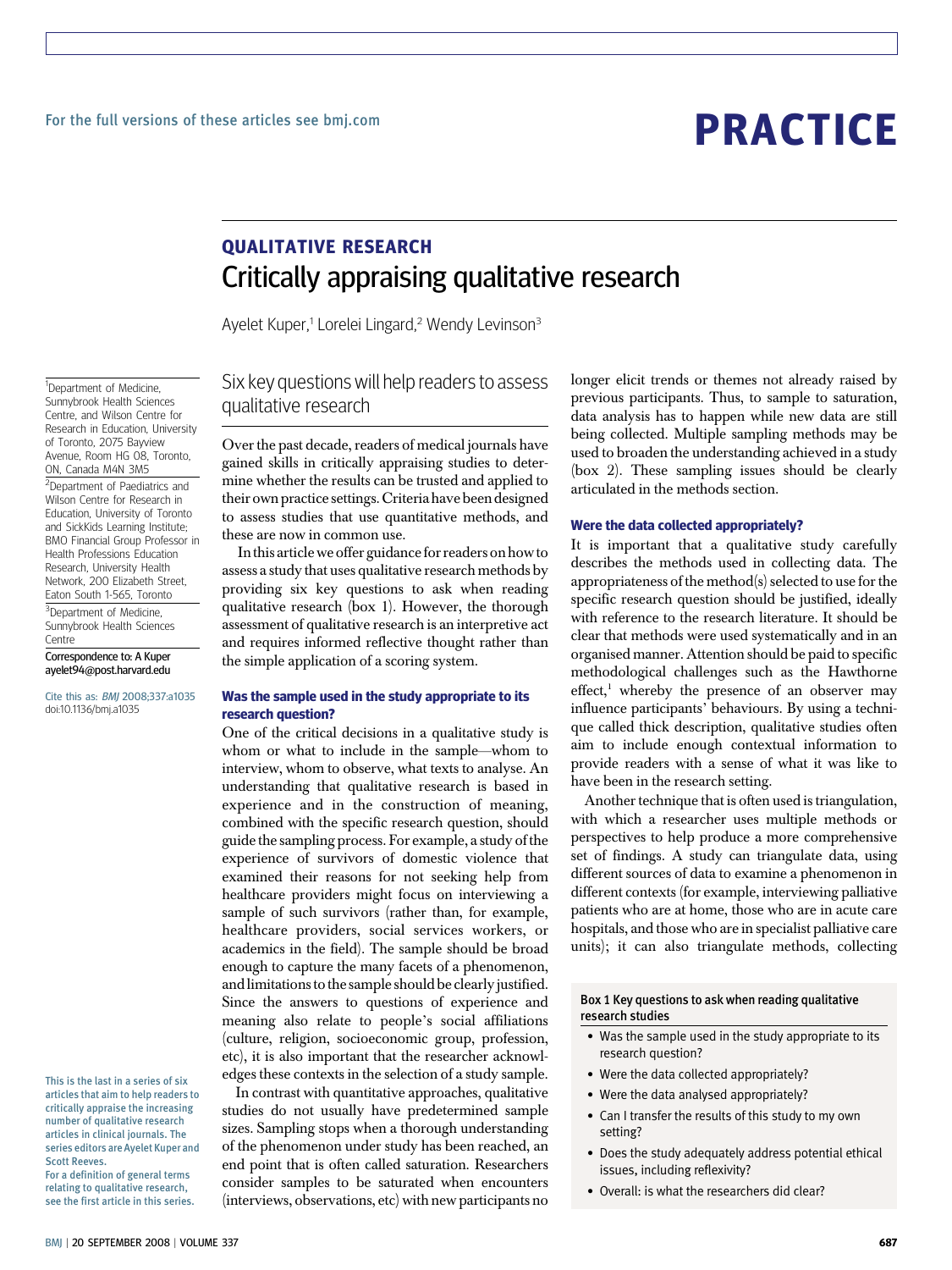different types of data (for example, interviews, focus groups, observations) to increase insight into a phenomenon.

Another common technique is the use of an iterative process, whereby concurrent data analysis is used to inform data collection. For example, concurrent analysis of an interview study about lack of adherence

#### Box 2 Qualitative sampling methods for interviews and focus groups<sup>9</sup>

Examples are for a hypothetical study of financial concerns among adult patients with chronic renal failure receiving ongoing haemodialysis in a single hospital outpatient unit.

Typical case sampling—sampling the most ordinary, usual cases of a phenomenon

The sample would include patients likely to have had typical experiences for that haemodialysis unit and patients who fit the profile of patients in the unit for factors found on literature review. Other typical cases could be found via snowball sampling (see below)

Deviant case sampling—sampling the most extreme cases of a phenomenon

The sample would include patients likely to have had different experiences of relevant aspects of haemodialysis. For example, if most patients in the unit are 60-70 years old and recently began haemodialysis for diabetic nephropathy, researchers might sample the unmarried university student in his 20s on haemodialysis since childhood, the 32 year old woman with lupus who is now trying to get pregnant, and the 90 year old who newly started haemodialysis due to an adverse reaction to radio-opaque contrast dye. Other deviant cases could be found via theoretical and/or snowball sampling (see below)

Critical case sampling—sampling cases that are predicted (based on theoretical models or previous research) to be especially information-rich and thus particularly illuminating

The nature of this sample depends on previous research. For example, if research showed that marital status was a major determinant of financial concerns for haemodialysis patients, then critical cases might include patients whose marital status changed while on haemodialysis

Maximum-variation sampling—sampling as wide a range of perspectives as possible to capture the broadest set of information and experiences)

The sample would include typical, deviant, and critical cases (as above), plus any other perspectives identified

Confirming-disconfirming sampling—Sampling both individuals or texts whose perspectives are likely to confirm the researcher's developing understanding of the phenomenon under study and those whose perspectives are likely to challenge that understanding

The sample would include patients whose experiences would likely either confirm or disconfirm what the researchers had already learnt (from other patients) about financial concerns among patients in the haemodialysis unit. This could be accomplished via theoretical and/or snowball sampling (see below)

Snowball sampling—sampling participants found by asking current participants in a study to recommend others whose experiences would be relevant to the study

Current participants could be asked to provide the names of others in the unit who they thought, when asked about financial concerns, would either share their views (confirming), disagree with their views (disconfirming), have views typical of patients on their unit (typical cases), or have views different from most other patients on their unit (deviant cases)

Theoretical sampling—sampling individuals or texts whom the researchers predict (based on theoretical models or previous research) would add new perspectives to those already represented in the sample

Researchers could use their understanding of known issues for haemodialysis patients that would, in theory, relate to financial concerns to ensure that the relevant perspectives were represented in the study. For example, if, as the research progressed, it turned out that none of the patients in the sample had had to change or leave a job in order to accommodate haemodialysis scheduling, the researchers might (based on previous research) choose to intentionally sample patients who had left their jobs because of the time commitment of haemodialysis (but who could not do peritoneal dialysis) and others who had switched to jobs with more flexible scheduling because of their need for haemodialysis

to medications among a particular social group might showthat early participants seemto be dismissive ofthe efforts of their local pharmacists; the interview script might then be changed to include an exploration of this phenomenon. The iterative process constitutes a distinctive qualitative tradition, in contrast to the tradition of stable processes and measures in quantitative studies. Iterations should be explicit and justified with reference to the research question and sampling techniques so that the reader understands how data collection shaped the resulting insights.

#### Were the data analysed appropriately?

Qualitative studies shouldinclude a clear description of a systematic form of data analysis. Many legitimate analytical approaches exist; regardless of which is used, the study should report what was done, how, and by whom. If an iterative process was used, it should be clearly delineated. If more than one researcher analysed the data (which depends on the methodology used) it should be clear how differences between analyses were negotiated. Many studies make reference to a technique called member checking, wherein the researcher shows all or part of the study's findings to participants to determine if they are in accord with their experiences.<sup>2</sup> Studies may also describe an audit trail, which might include researchers' analysis notes, minutes of researchers' meetings, and other materials that could be used to follow the research process.

#### CanI transfer the results of this study to my own setting?

The contextual nature of qualitative research means that careful thought must be given to the potential transferability of its results to other sociocultural settings. Though the study should discuss the extent of the findings' resonance with the published literature,<sup>3</sup> much of the onus of assessing transferability is left to readers, who must decide if the setting of the study is sufficiently similar for its results to be transferable to their own context. In doing so, the reader looks for resonance—the extent that research findings have meaning for the reader.

Transferability may be helped by the study's discussion of how its results advance theoretical understandings that are relevant to multiple situations. For example, a study of patients' preferences in palliative care may contribute to theories of ethics and humanity in medicine, thus suggesting relevance to other clinical situations such as the informed consent exchange before treatment. We have explained elsewhere in this series the importance of theory in qualitative research, and there are many who believe that a key indicator of quality in qualitative research is its contribution to advancing theoretical understanding as well as useful knowledge. This debate continues in the literature,<sup>4</sup> but from a pragmatic perspective most qualitative studies in health professions journals emphasise results that relate to practice; theoretical discussions tend to be published elsewhere.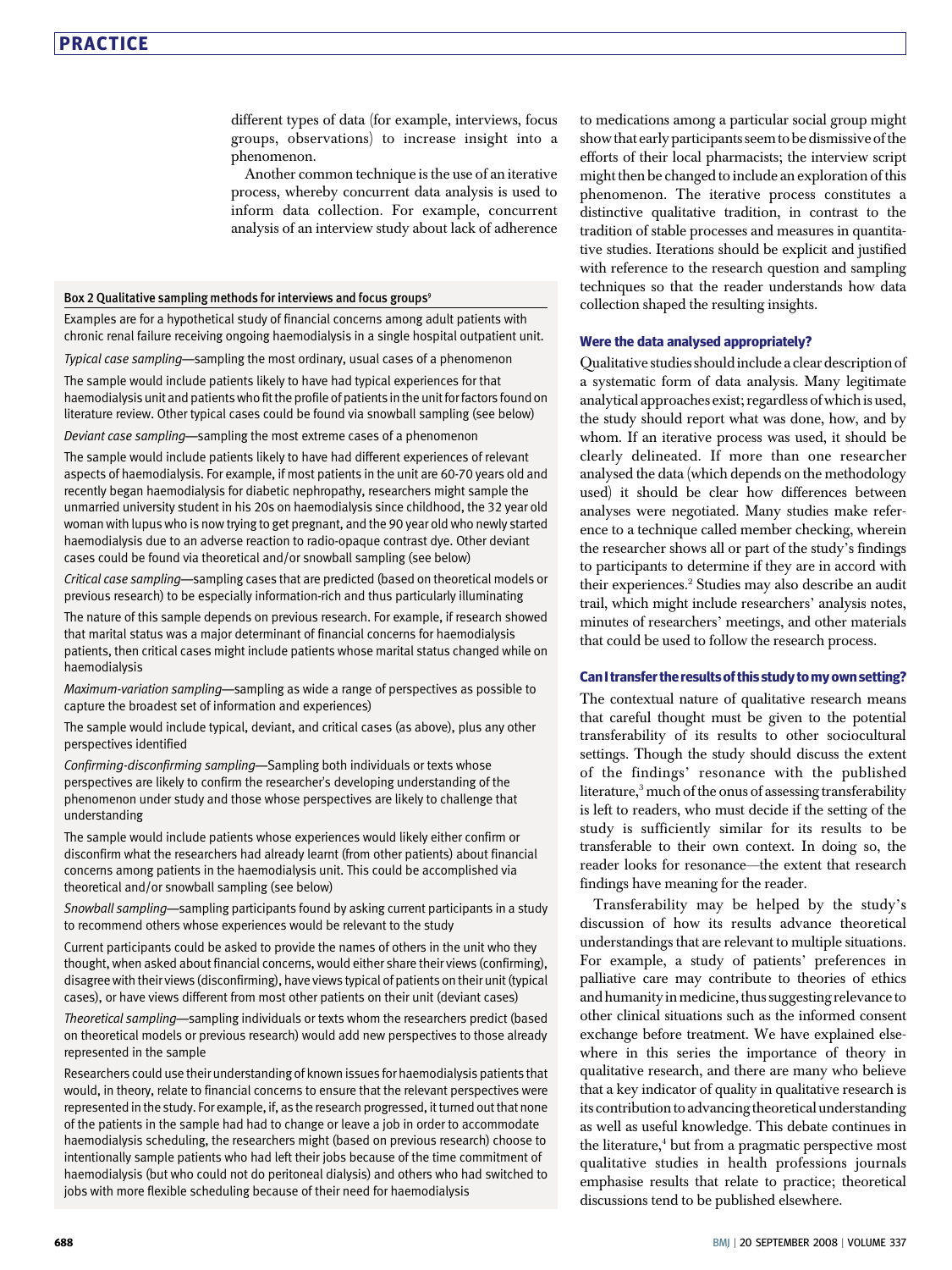#### Does the study adequately address potential ethical issues, including reflexivity?

Reflexivity is particularly important within the qualitative paradigm. Reflexivity refers to recognition of the influence a researcher brings to the research process. It highlights potential power relationships between the researcher and research participants that might shape the data being collected, particularly when the researcher is a healthcare professional or educator and the participant is a patient, client, or student.<sup>5</sup> It also acknowledges how a researcher's gender, ethnic background, profession, and social status influence the choices made within the study, such as the research question itself and the methods of data collection.<sup>67</sup>

Research articles written in the qualitative paradigm should show evidence both of reflexive practice and of consideration of other relevant ethical issues. Ethics in qualitative research should extend beyond prescriptive

#### Further reading

#### Books

Crabtree F, Miller WL, eds. Doing qualitative research. 2nd ed. Thousand Oaks, CA: Sage, 1999.

Denzin NK, Lincoln YS, eds. Handbook of qualitative research. 2nd ed. Thousand Oaks, CA: Sage, 2000.

Finlay L, Ballinger C, eds. Qualitative research for allied health professionals: challenging choices. Chichester: Wiley, 2006.

Flick U. An introduction to qualitative research. 2nd ed. London: Sage, 2002.

Green J, Thorogood N. Qualitative methods for health research. London: Sage, 2004.

Lingard L, Kennedy TJ. Qualitative research in medical education. Edinburgh: Association for the Study of Medical Education, 2007.

Mauthner M, Birch M, Jessop J, Miller T, eds. Ethics in Qualitative Research. Thousand Oaks, CA: Sage, 2002.

Seale C. The quality of qualitative research. London: Sage, 1999.

Silverman D. Doing qualitative research. Thousand Oaks, CA: Sage, 2000.

#### Journal articles

Greenhalgh T. How to read a paper: papers that go beyond numbers. BMJ 1997;315:740-3.

Mays N, Pope C. Qualitative research: Rigour and qualitative research. BMJ 1995;311:109-12.

Mays N, Pope C. Qualitative research in health care: assessing quality in qualitative research. BMJ 2000;320:50-2.

Popay J, Rogers A, Williams G. Rationale and standards for the systematic review of qualitative literature in health services research. Qual Health Res 1998;8:341-51.

#### Internet resources

National Health Service Public Health Resource Unit. Critical appraisal skills programme: qualitative research appraisal tool. 2006. www.phru.nhs.uk/Doc\_Links/ Qualitative%20Appraisal%20Tool.pdf

#### SUMMARY POINTS

Appraising qualitative research is different from appraising quantitative research

Qualitative research papers should show appropriate sampling, data collection, and data analysis

Transferability of qualitative research depends on context and may be enhanced by using theory

Ethics in qualitative research goes beyond review boards' requirements to involve complex issues of confidentiality, reflexivity, and power

guidelines and research ethics boards into a thorough exploration of the ethical consequences of collecting personal experiences and openingthose experiencesto public scrutiny (a detailed discussion of this problem within a research report may, however, be limited by the practicalities of word count limitations).<sup>8</sup> Issues of confidentiality and anonymity can become quite complex when data constitute personal reports of experience or perception; the need to minimise harm may involve not only protection from external scrutiny but also mechanisms to mitigate potential distress to participants from sharing their personal stories.

#### In conclusion: is what the researchers did clear?

The qualitative paradigm includes a wide range of theoretical and methodological options, and qualitative studies must include clear descriptions of how they were conducted, including the selection of the study sample, the data collection methods, and the analysis process. The list of key questions for beginning readers to ask when reading qualitative research articles (see box 1) is intended not as afinite checklist, but rather as a beginner's guide to a complex topic. Critical appraisal of particular qualitative articles may differ according to the theories and methodologies used, and achieving a nuanced understanding in this area is fairly complex.

Contributors: AK wrote the first draft of the article and collated comments for subsequent iterations. LL and WL made substantial contributions to the structure and content, provided examples, and gave feedback on successive drafts. AK is the guarantor.

Funding: None.

Competing interests: None declared.

Provenance and peer review: Commissioned; externally peer reviewed.

- 1 Holden ID. Hawthorne effects and research into professional practice. J Evaluation Clin Pract 2001;7:65-70.
- 2 Hammersley M, Atkinson P. Ethnography: principles in practice. 2nd ed. London: Routledge, 1995.
- 3 Silverman D. Doing qualitative research. Thousand Oaks, CA: Sage, 2000.
- 4 Mays N, Pope C. Qualitative research in health care: assessing quality in qualitative research. BMI 2000;320:50-2.
- 5 Lingard L, Kennedy TJ. Qualitative research in medical education. Edinburgh: Association for the Study of Medical Education, 2007.
- 6 Seale C. The quality of qualitative research. London: Sage, 1999. Wallerstein N. Power between evaluator and community: research relationships within New Mexico's healthier communities. Soc Sci Med 1999;49:39-54.
- 8 Mauthner M, Birch M, Jessop J, Miller T, eds. Ethics in qualitative research. Thousand Oaks, CA: Sage, 2002.
- 9 Kuzel AJ. Samplingin qualitativeinquiry.In: Crabtree F,MillerWL, eds. Doing qualitative research. 2nd ed. Thousand Oaks, CA: Sage, 1999:33-45.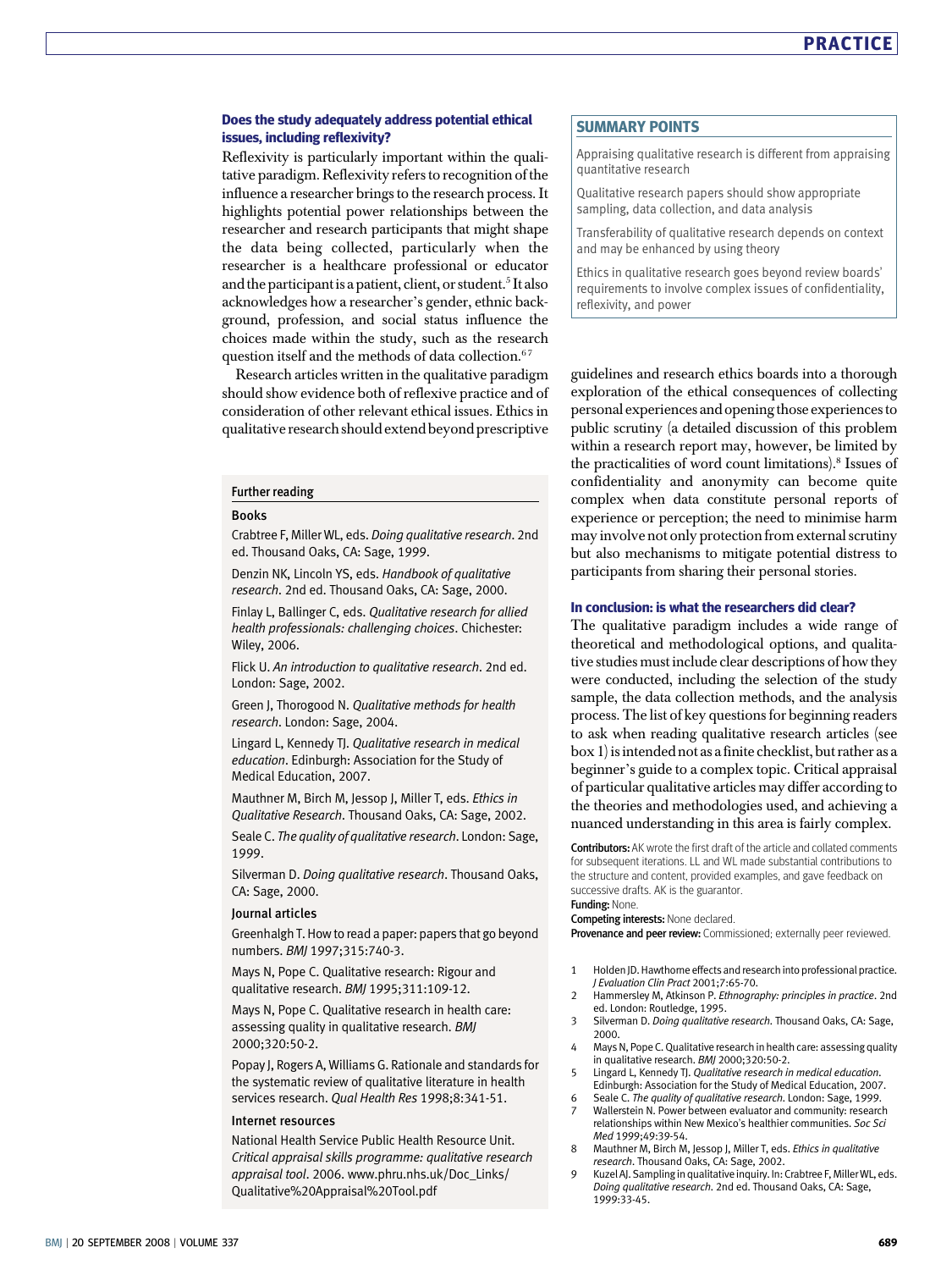### TEACHING ROUNDS Teaching in an ambulatory care setting

Caroline Sprake,<sup>1</sup> Peter Cantillon,<sup>2</sup> Jane Metcalf,<sup>1</sup> John Spencer<sup>1</sup>

<sup>1</sup>School of Medical Sciences Education Development, Newcastle University, Newcastle upon Tyne NE2 4HH <sup>2</sup>Department of General Practice, National University of Ireland, Galway

Correspondence to: John Spencer j.a.spencer@ncl.ac.uk

Cite this as: BMJ 2008;337:a1156 doi:10.1136/bmj.a1156

Four third-year medical students are coming to the clinic for half a day a week. They have just finished their basic clinical skills training and the aim of their attendance is to further develop their history taking and examination skills in the maelstrom of clinical practice. What organisational issues do you need to consider?

Medical education is on the move. In the past, clinical education was provided almost exclusively in hospital, but now the emphasis is increasingly on learning in ambulatory settings.<sup>12</sup> Ambulatory care has been defined as that delivered to patients who are not residing in a healthcare institution—so ambulatory settings comprise outpatient clinics, emergency rooms, and primary care.<sup>3</sup> Learning in an ambulatory setting offers a number of advantages. Patients are generally less sick than in hospital and are often easier for students to interact with. It is also more likely that patients are known to the healthcare team, which in turn leads to more complete understanding of illness and its impact on patients' lives. Ambulatory based teaching can also provide multiple exposures to the same clinical problems, allowing undergraduate and postgraduate learners to build more complex and transferrable knowledge.4 Further, important areas such as health promotion are more often practised in ambulatory environments, and patients are encountered closer to their own social context.<sup>4</sup>

#### What to teach in ambulatory care?

Most of the knowledge, skills, and attitudes required for professional practice can be learnt in ambulatory settings. The diverse contexts offer different opportunities. In hospital outpatients, for example, learners can attend specialist clinics and learn about diagnosis and management of specific diseases. In primary care, learners can see early presentation of disease or observe the long term impact of disease on patients and families. Ambulatory investigation centres allow learners to observe diagnostic procedures, understand the underlying rationale, and appreciate patients' perspectives.

Much that occurs in ambulatory settings is unplanned and led by patients' needs. With forethought, however, we can exert some control over the organisation of ambulatory care sothat it best meets the dual roles of providing service and meeting learners' needs.

#### What are the challenges of ambulatory teaching?

Teaching in ambulatory settings is characterised by conflicting time pressures, unpredictability, and lack of continuity.5 It is useful to consider the many obstacles to effective teaching in these situations (box 1).

Ambulatory contexts are busy and challenging places in which to teach, but with careful planning and good communication the ambulatory clinic can provide an effective and efficient learning environment. We outline three key steps in planning.

#### Step 1—Orient the learners

Learners who arrive fresh in a new clinical environment may feel bewildered and "in the way," which may hinder their ability to learn and to make the best of the opportunities that arise. Similarly a teacher (preceptor) who meets a new group of students knows little about their knowledge, abilities, or interests. Thus the first step in any new student attachment should be to describe the learning and working environment. Crucial early steps are to find out students' names; introduce them to other staff; show them where they can store bags and coats, locate toilets, and access the coffee room; and direct them to where paper and virtual sources of evidence are located.

Ideally, teachers should take time, before clinics start, to sit with students and discuss previous experiences and current learning needs. This will ensure that teaching (even if brief and cursory) is focused.

#### Box 1 Barriers to effective teaching in ambulatory settings<sup>5</sup>

- The rapid patient throughput typical of ambulatory contexts means that teachers may have inadequate space and time to teach
- Large patient workloads require a sharing of the teaching burden, which means learners may be taught by inexperienced teachers
- Pressure of work and the associated lack of time mean that learners practising history taking and physical examination are rarely observed by teachers
- The frenetic and public nature of many ambulatory clinics means that feedback on learners' performance is rarely provided
- Students' orientation to the ambulatory clinic's operations is often inadequate, leading to confusion and diminished use of learning opportunities
- Seeking consent for patients to be interviewed and examined by students or residents can be viewed as an unwelcome additional teaching burden

This series provides an update on practical teaching methods for busy clinicians who teach. The series advisers are Peter Cantillon, senior lecturer in the department of general practice at the National University of Ireland, Galway, Ireland, and Yvonne Steinert, professor of family medicine, associate dean for faculty development, and director of the Centre for Medical Education at McGill University, Montreal, Canada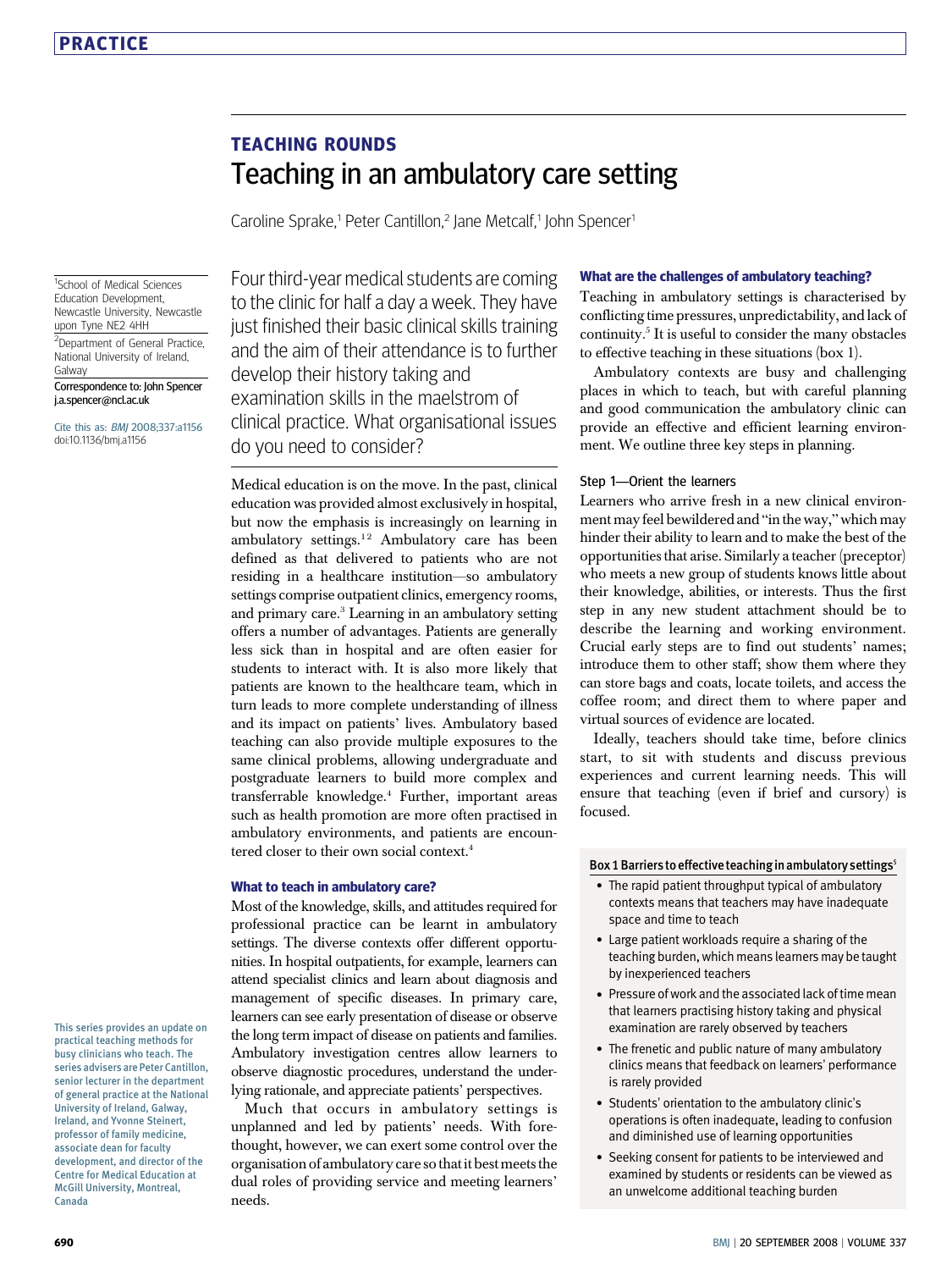#### Box 2 Timetable for a teaching clinic

08 30—Brief and orient the learners (include specific suggestions about what learners are expected to observe and do). The orientation should be followed by bursts of consultation activity, followed by review periods in which themes are revisited, misconceptions dealt with, and further learning directed. The teacher interacts in the traditional way with questions, observations, and demonstrations while focusing on the clinical task

08 45—Consult with Patient No 1

- 09 00—Consult with Patient No 2
- 09 15—Consult with Patient No 3
- 09 30—Catch-up and review learning so far
- 09 45—Consult with Patient No 4
- 10 00—Consult with Patient No 5
- 10 15—Consult with Patient No 6
- 10 30—Review, reflect, and identify further learning tasks for students to follow up

10 45—If the clinical workload is high, it is reasonable at this point to ask learners to carry out agreed learning tasks in the library or skills lab while the clinic continues.

> To assess learning needs, the teacher should ascertain where learners are intheir training programme and what their interests and areas of perceived deficit are. It is helpful to conduct a case discussion to provide a guide to the state of students' knowledge. As in patient consultations, it is also important to explore students' concerns (for example, regarding learning in a busy clinic, about being "in the way"), and expectations (what they think the session is about). The teacher should aim to facilitate a shared learning plan. Learning should be considered as a partnership, with the teacher as facilitator, not director of the process. Learners need to feel sufficiently comfortable to take risks and that their opinions are valued and the atmosphere supportive.

> Other staff in the ambulatory clinic need to be briefed about how the teaching might affect them and what level

#### Box 3 Ideas for effective teaching in busy ambulatory settings

Hot seating—This is a technique developed in primary care postgraduate education, in which the teacher hands over part of the consultation to a learner.<sup>11</sup> The teacher and learner literally change seats so that the focus of the consultation shifts to the learner during learning task (taking a sexual history, for example). This allows the teacher to observe and provide feedback on snippets of the learner's performance without losing control of the clinic timetable.

Directed observation—To keep the learners fully engaged when you are focused on the consultation, make sure that they have specific observation and recording tasks—for example, "take particular note of the manner in which I clarify the presenting complaint" or "write down your differential diagnosis after the presenting complaint."

Productive diversion—Ask the students to clerk a patient from further down the clinic list and to be prepared to present the patient's storywhen their allocated timeslot is reached (say, in 30minutes). The danger of using this technique too oftenis that you do notwitness students eliciting histories and examining patients

Educational prescriptions—This term was coined by Sackett et al to describe evidence basedmedicine tasks arisingfrom encounterswith patients.12 The sameidea can be applied to ambulatory settings: questions that require more than a quick response can be given to students as an educational prescription that specifies the question and the time and date for follow-up $11$ 

Hot review—More of a good habit than a technique. It is best to discuss and elaborate on new experiences while they are "hot"—taking time to review key learning eventsfrom a clinic after it has ended (over lunch, for example) provides powerful reinforcement for the earlier learning experiences $11$ 

of commitment is required. They should know the stage of the learners and be briefed on the intended learning outcomes. Basic knowledge of the curriculum is also helpful. Providing guidance notes that outline a structure to work with may be more practicable for busy clinicians than attending formal faculty development sessions.<sup>6</sup>

## Step 2—Organise the clinic to ensure effective teaching

Manage patient consent All teaching with or about patients should be done with their explicit consent. Assuming consent is implicit is no longer acceptable.<sup>7</sup> There are many opportunities to inform patients about the presence of students, for example when they book or are sent an appointment in the post. Consent can be documented then and reconfirmed when they attend the clinic. Posters in the waiting room explaining the presence of learners and emphasising the positive role patients can play are also helpful. Considering which patients will provide examples of particular conditions, and taking time to discuss their potential contribution with them, maximises learning opportunities.<sup>8</sup>

Most ambulatory clinics have both new and review patients, with opportunitiesforlearnersto see a variety of presentations, observe decision making, and interview and examine patients. Making the best of these opportunities requires careful review of patient flow, available space, andteaching roles.Teaching need not be the sole responsibility of senior clinicians, but can be supported by junior medical and specialist nursing staff. Questions to consider include:

- How should you make the best use of available teacher resources?
- How should you brief and organise your teachers?
- Who can best teach what?

It is also feasible to establish dedicated teaching clinics to which patients with particular conditions are invited.7 An example might be a clinic dedicated to learning about how to diagnose and manage asthma as well as about how it affects patients' lives. A creative approach to combining service and teaching commitments in an outpatient setting, the ambulatory care teaching centre described by Dent is essentially a teaching outpatient clinic in which preselected patients are given longer appointments with clinical teachers.<sup>9</sup> The longer appointment slots, typically 15-30 minutes, allow teachers to watch students perform and to provide timely feedback.

Even if clinic timetables cannot be changed, it is still possible to both orient the learners and insert some time for teaching within a busy clinic structure, as box 2 shows. The timings can be changed to suit shorter or longer consultation slots as workloads allow. Being explicit about structure and organisation helps learners orient and be clear about what is expected of them.

Learning should be considered a partnership, with the teacher as facilitator not director of the process. The learner needs to feel sufficiently comfortable to take risks,